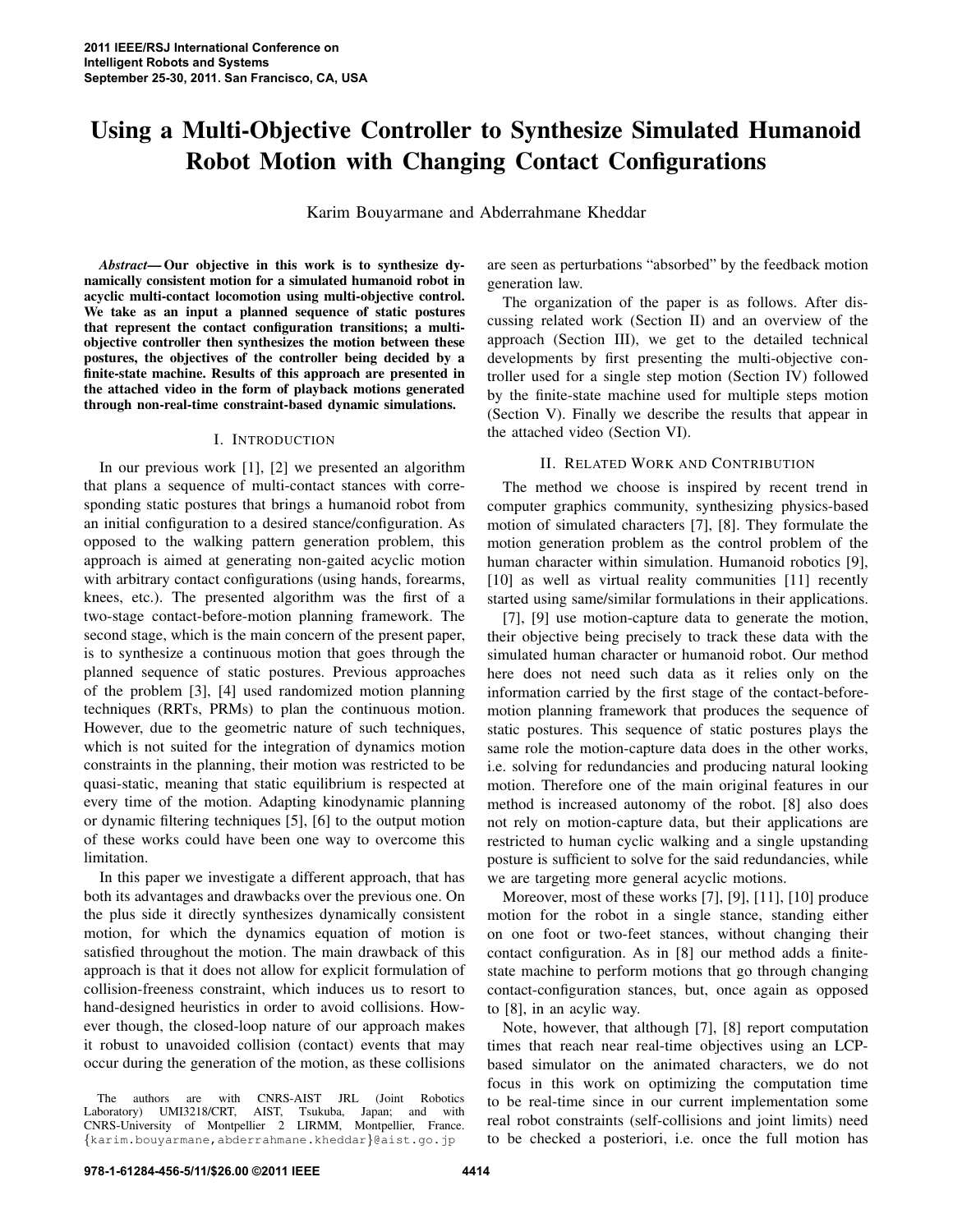been generated, before safely executing it on the robot (cf. Section VI). This is why our method here is presented as an off-line motion generation tool in simulation rather than an on-line control one directly embedded in the real robot.

Other approaches use different formulations to control/generate motion of humanoid robot in multi-contact stances [12], [13]. The former uses a prioritized tasks hierarchy formulation but does not explicitly take into account contact constraints, the latter approach is conceptually different as it generates optimal motion through a semiinfinite optimization formulation of B-spline parametrized motion. While no time complexity analysis has been reported for [12], the approach in [13] applied to humanoid robot requires for now computation times as high as a few hours to generate a one-minute motion.

#### III. OVERVIEW OF THE METHOD

Fig. 1 shows an overview of the proposed motion generation method. In this figure the multi-contact stances planner block [2] and the simulator block [14] are considered as black-box modules. Their implementation is not developped in this paper, which focuses on the finite-state machine and the multi-objective controller designs.  $t$  denotes the simulation time;  $q$ ,  $\dot{q}$ , and  $\ddot{q}$  denote respectively the configuration, configuration velocities, and configuration accelerations of the humanoid robot, which include both the actuated joints and the root  $SE(3)$  component of the robot; f denotes the aggregated vector of contact forces applied at finite contact points between the robot and the environment; and  $u$  denotes the actuator torques that control the simulated robot.  $q_s$  and  $q<sub>q</sub>$  are the start and goal configuration input by the user. The motion parameters, also input by the user, include the step time, step height, etc. and are further detailed in the finitestate machine description section (Section V).



Fig. 1. Overview of the motion generator

At every time step of the simulation, the finite-state machine decides on the objectives to feed to the controller, which then uses a quadratic formulation that solves for the configuration accelerations, the contact forces, and the control torques. Note that the produced configuration accelerations  $\ddot{q}$  could be directly integrated to update q and  $\dot{q}$ . We

choose however to discard the produced  $\ddot{q}$ , along with the computed contact forces  $f$ , and to keep only the control  $u$ that we feed to the simulator which will in turn output a more accurate  $f$  and  $\ddot{q}$  to be integrated. This approach, the same as the one chosen in [7], [8], allows for a complete decoupling of the controller and the simulator blocks, the latter can later be replaced by any other one, more accurate or faster, depending on the targeted application. In particular, replacing the simulator by the real robot can be seen as particular case, provided that adequate sensors/estimators feed us back with q and  $\dot{q}$  (especially the  $SE(3)$  components of these vectors).

## IV. MULTI-OBJECTIVE CONTROLLER

The multi-objective controller minimizes a weighted sum of objectives subject to the following constraints:

- satisfy the dynamics equation of motion,
- non-sliding of the contact points,
- contact forces inside the (linearised) friction cone,
- actuation torques within their limits.

The objectives are specified in terms of *tasks* (the term *features* is alternatively used in the literature). A task is for example driving the position of an end-effector, the center of mass of the robot, the whole configuration of the robot, etc. Conflicts between different tasks are solved through a weighted formulation rather than strict prioritization. More technical details of the optimization problem formulation is found in the following subsections:

#### *A. The Linear Constraints*

Let us suppose we have a humanoid robot made of  $r$  revolute joints and  $r+1$  links indexed by  $k \in \{0, \ldots, r\}$ . On each link k a set of contact forces  $f_{k,1}, \ldots, f_{k,m_k}$  are applied at the respective local-frame-expressed points  $a_{k,1}, \ldots, a_{k,m_k}$ . Let  $q = (x_0, \theta_0, \hat{q}) \in \mathbb{R}^{3+4+r}$  denote the configuration vector of the humanoid robot, where  $x_0$  is the global-frameexpressed position of the root,  $\theta_0$  a parametrization of its orientation (a unit quaternion for instance), and  $\hat{q}$  the internal (actuated) joint angles vector. For each  $k$ ,  $J_{tk}(p)$  denotes the  $3 \times (3 + 4 + j)$  translational Jacobian of the link k relative to the global frame with respect to  $q$  expressed at a localframe-expressed point p.

The motion of the humanoid robot is governed by the following equation (see [15] from which we borrow the notations for details on how we derive this equation, especially for the expressions of  $M$  and  $N$ ,  $q$  is the gravity vector):

$$
M(q)\ddot{q} + N(q, \dot{q})\dot{q} = M(q) \begin{pmatrix} g \\ 0_4 \\ 0_r \end{pmatrix} + \begin{pmatrix} 0_3 \\ 0_4 \\ u \end{pmatrix} + \sum_{k,i} J_{tk}(a_{k,i})^T f_{k,i},
$$
\n(1)

The motion is additionally subject to the following constraints, denoting  $K_{k,i}$  the Coulomb friction cone at  $a_{k,i}$ ,

$$
\forall k, i \quad J_{tk}(a_{k,i}) \dot{q} = 0, \tag{2}
$$

$$
\forall k, i \quad f_{k,i} \in K_{k,i}, \tag{3}
$$

$$
\forall j \quad u_{j,\min} \le u_j \le u_{j,\max} \,. \tag{4}
$$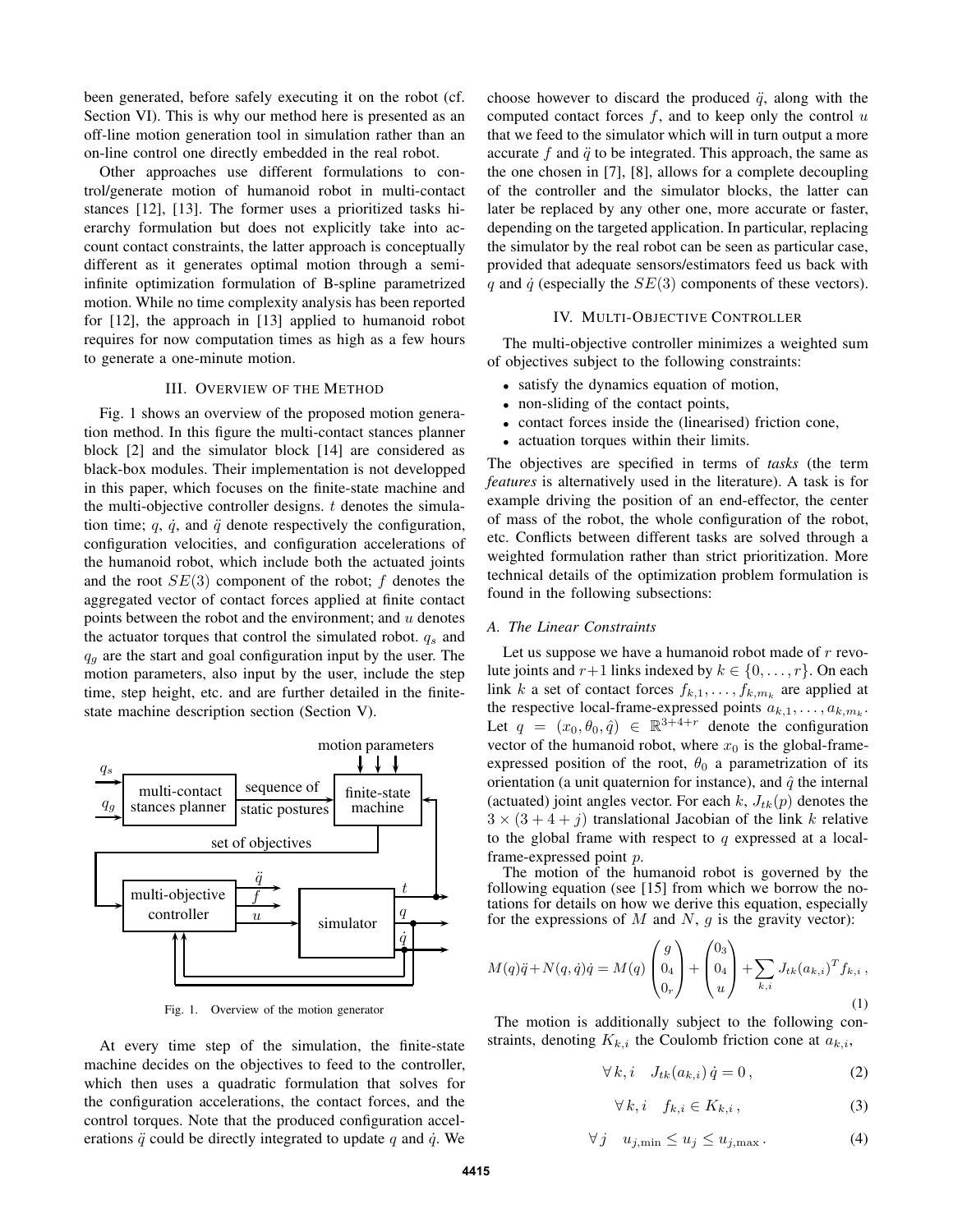We linearise the friction cone  $K_{k,i}$  by specifying a finite set of global-frame-expressed generators  $\{v_{k,i,1}, \ldots, v_{k,i,\nu_{k,i}}\}$  so that each contact force  $f_{k,i}$  is a nonnegative linear combination of the vectors  $v$ :

$$
f_{k,i} = \sum_{\mu=1}^{\nu_{k,i}} \lambda_{k,i,\mu} v_{k,i,\mu},
$$
 (5)

$$
\forall k, i, \mu \quad \lambda_{k,i,\mu} \ge 0. \tag{6}
$$

We denote  $\lambda = (\lambda_{k,i,\mu})_{k,i,\mu}$ .

By time-differentiating the constraint (2) we get

$$
J_{tk}(a_{k,i})\,\ddot{q} + \dot{J}_{tk}(a_{k,i})\,\dot{q} = 0\,. \tag{7}
$$

Let us define the parameter vector  $X = (\ddot{q}, \lambda, u)$ . For clarity we denote

$$
\alpha = \dim(\ddot{q}) = 3 + 4 + r, \qquad \gamma = \dim(u) = r, \qquad (8)
$$

$$
\beta = \dim(\lambda) = \sum_{k=0}^{m} \sum_{i=1}^{m_k} \nu_{k,i}, \quad \zeta = \sum_{k=0}^{m} m_k.
$$
 (9)

Furthermore, for a family of same-size matrices  $(Y_{\iota})_{\iota \in \{1,...,I\}}$ , we denote the block aggregation operators

$$
[Y_{\iota}]_{\iota \in \{1,\dots,I\}} = \begin{pmatrix} Y_1 \\ \vdots \\ Y_I \end{pmatrix}, \quad [Y_{\iota}]_{\iota \in \{1,\dots,I\}} = (Y_1 \quad \dots \quad Y_I) .
$$
\n(10)

Finally, the equation of motion (1) and constraints (4), (6), (7) take the following linear form

$$
A_1 X = B_1, \quad A_2 X \le B_2, \tag{11}
$$

where the matrices  $A_1, A_2$  and the vectors  $B_1, B_2$  are defined

$$
A_{1} = \begin{pmatrix} M(q) & -[J_{tk}(a_{k,i})^{T} v_{k,i,\mu}]_{k,i,\mu} - {0_{3 \times \gamma} \choose 0_{4 \times \gamma}} \\ [J_{tk}(a_{k,i})]_{k,i} & 0_{3 \zeta \times \beta} & 0_{3 \zeta \times \gamma} \end{pmatrix},
$$

$$
B_{1} = \begin{pmatrix} -N(q,\dot{q})\dot{q} + M(q) {0_{4} \choose 0_{r}} \\ [J_{tk}(a_{k,i})\dot{q}]_{k,i} \\ [J_{tk}(a_{k,i})\dot{q}]_{k,i} \end{pmatrix},
$$

$$
A_{2} = \begin{pmatrix} 0_{\beta \times \alpha} & -1_{\beta \times \beta} & 0_{\beta \times \gamma} \\ 0_{\gamma \times \alpha} & 0_{\gamma \times \beta} & -1_{\gamma \times \gamma} \\ 0_{\gamma \times \alpha} & 0_{\gamma \times \beta} & 1_{\gamma \times \gamma} \end{pmatrix}, \quad B_{2} = \begin{pmatrix} 0_{\beta} \\ -u_{\text{min}} \\ u_{\text{max}} \end{pmatrix}. \quad (12)
$$

Let us now write the target function to optimize.

#### *B. The Quadratic Objectives*

We define a *task* (or *feature*) as a scalar or vector function g of the configuration of the robot  $g : \mathbb{R}^{3+4+r} \to \mathbb{R}^d$ , where  $d$  is the dimensionality of the task. Example of such tasks include the global-frame expression of a particular point attached to one of the robot's links  $(d = 3)$ , the CoM of the entire robot  $(d = 3)$ , the configuration itself of the robot  $(d = 3 + 4 + r)$ , etc. Let  $J<sub>g</sub>$  denote the Jacobian of the task, i.e. the  $(3 + 4 + r) \times d$  matrix  $J_q(q) = \partial g / \partial q$ .

As proposed in [8] we will use two kinds of objectives for the task  $q$ :

- a *set-point objective*, denoted  $E_{\text{spt},g}$ , used if we wish to servo the task  $g$  around an given reference value  $g_{\text{ref}}$ ,
- a *target objective*, denoted  $E_{\text{tgt},g}$ , used if we wish to steer the task g from a given initial value  $(g_0, \dot{g}_0)$  to a given target final value  $(g_f, \dot{g}_f)$  in given time  $t_f$ .

*The Set-point Objective:* The corresponding objective function component takes the form

$$
E_{\text{spt},g}(X) = \frac{1}{2} ||\kappa_p (g_{\text{ref}} - g) - \kappa_v \dot{g} - \ddot{g}||^2,
$$
  
= 
$$
\frac{1}{2} X^T Q X + c^T X + \frac{1}{2} c^T c,
$$
 (13)

where

$$
Q = \begin{pmatrix} J_g^T J_g & 0_{\alpha \times \beta} & 0_{\alpha \times \gamma} \\ 0_{\beta \times \alpha} & 0_{\beta \times \beta} & 0_{\beta \times \gamma} \\ 0_{\gamma \times \alpha} & 0_{\gamma \times \beta} & 0_{\gamma \times \gamma} \end{pmatrix}, c = \begin{pmatrix} -J_g^T \left( \kappa_p (g_{\text{ref}} - g) - \kappa_v J_g \dot{q} - \dot{J}_g \dot{q} \right) \\ 0_{\beta} \\ 0_{\gamma} \\ 0_{\gamma} \end{pmatrix}
$$
 (14)

.  $\kappa_p$  and  $\kappa_v$  are hand-tuned gain parameters, in our applications we systematically set  $\kappa_v = 2\sqrt{\kappa_p}$ .

*The Target Objective:* Let  $t_0$  denote the current time. Let  $g^i$  be the *i*-th scalar component of g for  $i \in \{1, ..., d\}$ . For every such  $g^i$  our objective is to reach the specified target  $(g_f^i, \dot{g}_f^i)$  at time  $t_f > t_0$ . The method proposed in [8] consists in making  $g^i$  follow a constant-jerk reference trajectory of the form

$$
\ddot{g}_{\text{ref}}^{i}(t) = \left(1 - \frac{t - t_{0}}{t_{f} - t_{0}}\right) \phi_{i,t_{0}} + \frac{t - t_{0}}{t_{f} - t_{0}} \psi_{i,t_{0}}, \ t \in [t_{0}, t_{f}]
$$
\n(15)

where  $\phi_{i,t_0}$  and  $\psi_{i,t_0}$  are coefficients determined by integrating (15) twice and writing the boundary values conditions

$$
\begin{pmatrix}\n(t_f - t_0)^2 / 3 \ (t_f - t_0)^2 / 6 \\
(t_f - t_0) / 2 \ (t_f - t_0) / 2\n\end{pmatrix}\n\begin{pmatrix}\n\phi_{i, t_0} \\
\psi_{i, t_0}\n\end{pmatrix} =\n\begin{pmatrix}\ng_f^i - g^i - (t_f - t_0) \, \dot{g}^i \\
\dot{g}_f^i - \dot{g}^i\n\end{pmatrix}.
$$
\n(16)

Finally, back to the target objective, the corresponding objective function component will take the form

$$
E_{\text{tgt},g}(X) = \sum_{i=1}^{d} \frac{1}{2} (\ddot{g}_{\text{ref}}^{i}(t_{0}) - \ddot{g}^{i})^{2} = \sum_{i=1}^{d} \frac{1}{2} (\phi_{i,t_{0}} - \ddot{g}^{i})^{2},
$$

$$
= \frac{1}{2} X^{T} Q X + c^{T} X + \frac{1}{2} c^{T} c,
$$
(17)

where, denoting  $\Phi_{t_0} = (\phi_{i,t_0})_i$ ,

$$
Q = \begin{pmatrix} J_g^T J_g & 0_{\alpha \times \beta} & 0_{\alpha \times \gamma} \\ 0_{\beta \times \alpha} & 0_{\beta \times \beta} & 0_{\beta \times \gamma} \\ 0_{\gamma \times \alpha} & 0_{\gamma \times \beta} & 0_{\gamma \times \gamma} \end{pmatrix}, c = \begin{pmatrix} -J_g^T \left( \Phi_{t_0} - \dot{J}_g \dot{q} \right) \\ 0_{\beta} \\ 0_{\gamma} \\ 0_{\gamma} \end{pmatrix} . \quad (18)
$$

## *C. Putting it Altogether: The QP Formulation*

We suppose now that we have  $N$  objectives indexed by  $k \in \{1, \ldots, N\}$ , denoted  $g_1, \ldots, g_N$ . These objectives can be either set-point or target objectives, with corresponding matrices  $Q_k$  and vectors  $c_k$  as derived in the previous section. Each objective  $g_k$  is allocated a weight  $w_k$  that expresses its relative importance when conflicting with other objectives. We then denote the weighted sums

$$
Q_{\text{sum}} = \sum_{k=1}^{N} w_k Q_k, \quad c_{\text{sum}} = \sum_{k=1}^{N} w_k c_k. \quad (19)
$$

The Quadratic Program solved by the multi-objective controller at every time step takes the final form

$$
\min_{X} \quad \frac{1}{2} X^T Q_{\text{sum}} X + c_{\text{sum}}^T X ,
$$
\nsubject to  $A_1 X = B_1, A_2 X \le B_2.$  (20)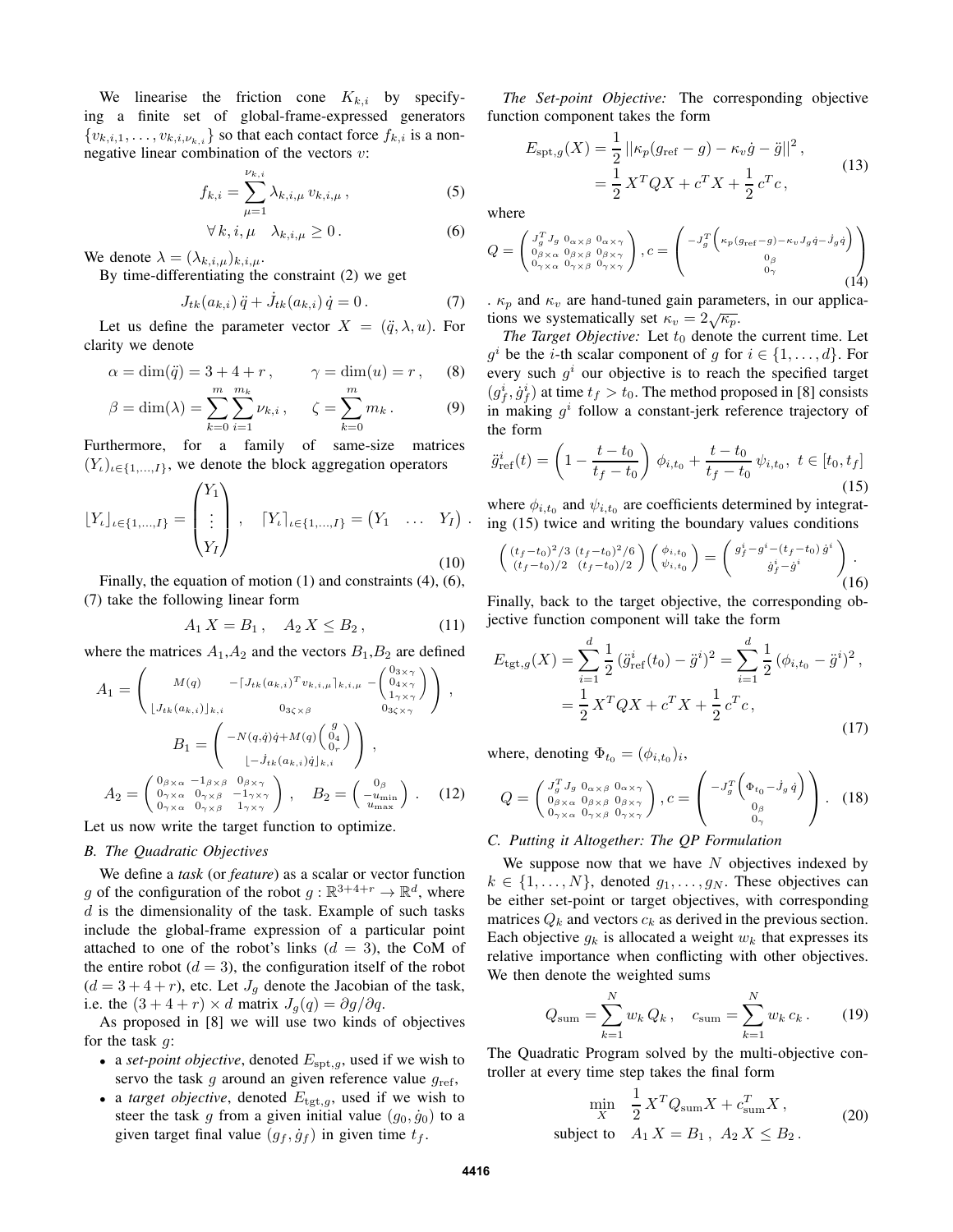#### V. FINITE-STATE MACHINE

Let us us now start back from the output of the multicontact stances planner as portrayed in Fig. 1, which is a sequence of *n* statically stable configurations  $(q_0, \ldots, q_{n-1})$ . Each configuration  $q_i$  is associated with a *stance*  $\sigma_i$ ; a stance being the set of contacts that the robot establishes with the environment when put in that configuration. For example when the robot stands on two feet then the corresponding stance is a set containing two contacts (one for each foot). The sequence of stances  $(\sigma_0, \ldots, \sigma_{n-1})$  output by the planner are so-called *sequentially adjacent* [2], i.e. they satisfy the following condition: each stance  $\sigma_i$  either adds one contact to the previous stance  $\sigma_{i-1}$  or removes one contact from this same previous stance  $\sigma_{i-1}$ . Furthermore, the sequence of configurations  $(q_0, \ldots, q_{n-1})$  are so-called *transition configurations* [2], meaning that:

- when a contact has been added then the corresponding configuration  $q_i$  has to be statically stable with nonzero contact forces applied only at the contacts of the previous stance  $\sigma_{i-1}$ , the contact forces applied at the newly added contact are zero,
- when a contact has been removed then the corresponding configuration  $q_i$  keeps all the contacts of the previous stance  $\sigma_{i-1}$  but the contact forces at the newly removed contact are zero.

The motion from  $q_i$  to  $q_{i+1}$  (from  $\sigma_i$  to  $\sigma_{i+1}$ ) will be called *step* number i. So the full motion will comprise  $n - 1$  steps. We define a user-input parameter  $T$  which is the desired step time. So step i starts at time  $t = iT$  and ends at time  $t = (i + 1)T$ . The full duration of the motion is  $(n - 1)T$ .

When step  $i$  adds a contact then the link of the added contact (the "swing" link, generalizing the terminology of swing foot in legged locomotion) will be denoted  $s_i$  and one arbitrarily chosen point attached to this link and belonging to the contact surface is denoted  $p_i$ . The global-frameexpressed position of  $p_i$  at configuration  $q_i$  (start position) is denoted  $P_{i,s}$  and the global-frame-expressed position of  $p_i$ at configuration  $q_{i+1}$  (goal position) is denoted  $P_{i,q}$ .

## *A. Obstacle Collision Avoidance: Controlling the Swing Link*

When step  $i$  is removing a contact we implicitly make the assumption that the motion from  $q_i$  to  $q_{i+1}$  (performed inside the sub-manifold of the configuration space corresponding to the stance  $\sigma_i$ ) is collision-free. When step i adds a contact however, then the motion of the swing link  $s_i$  has to be



Fig. 2. Controlling the point  $p_i$  of the swing link  $s_i$ 

more carefully controlled since there is high probability that this link collides with the target environment contact support object; e.g. when climbing stairs then the swing foot might collide with the next stair. We introduce a simple heuristic to avoid this, which consists in steering the swing point  $p_i$ through a global-frame-expressed *via-point*  $P_{i,v}$ , defined by specifying a step height h and an intermediate time  $T_v < T$ (for example one might choose  $T_v = T/2$ ). So the motion of  $p_i$  starts from  $P_{i,s}$  at time  $t = iT$ , goes through  $P_{i,v}$  at time  $t = i T + T_v$ , and reaches  $P_{i,q}$  at time  $t = (i + 1)T$ .

Let us denote the step length  $l = ||P_{i,q} - P_{i,v}||$ . To define the via-point  $P_{i,v}$  we decompose the motion of the swing point  $p_i$  into a *parallel component* in the direction of the vector  $\vec{u} = (P_{i,g} - P_{i,v})/l$ , and a *normal component* following the direction of the vector  $\vec{v} = \vec{u} \times (\vec{e}_z \times \vec{u})$  (such that  $\vec{v}$  is normal to  $\vec{u}$  and in the plan defined by  $\vec{u}$  and  $\vec{e}_z$ ;  $\vec{e}_z$  being the upwards vertical unit vector opposite to the gravity). The via-point is finally defined as

$$
P_{i,v} = P_{i,g} + \eta \, l \, \vec{u} + h \, \vec{v}, \quad \eta \in [0,1]. \tag{21}
$$

A typical choice of the parameter  $\eta$  is  $\eta = 1/2$ . See Fig. 2. Furthermore, we impose that the swing point  $p_i$  reaches its goal  $P_{i,q}$  at time  $t = (i + 1)T$  with zero velocity, and

that it reaches its via-point  $P_{i,v}$  at time  $t = i T + T_v$  with a zero  $\vec{v}$ -component (normal) velocity.

All these objectives are formulated as *target objectives*.

## *B. Keeping Balance: Controlling the CoM*

The balance of the simulated robot is controlled through simple strategies, depending on whether we are adding or removing a contact. If step  $i$  adds a contact from then, following the *transition configurations* condition, the whole motion has to be performed by staying balanced on the initial stance  $\sigma_i$ , so the objective for the CoM in this case is a *setpoint objective* that regulates its position around its position at the start configuration  $q_i$ . If step i removes a contact, then the robot has to "transfer its weight" from stance  $\sigma_i$  to stance  $\sigma_{i+1}$  in time T. For this purpose a *target objective* is defined for the CoM to reach at time  $(i+1)$  T its position computed at the goal configuration  $q_{i+1}$ , with zero velocity.

## *C. Solving the Redundancy: Controlling the Configuration*

The remaining redundancies are solved by controlling the whole configuration of the robot, with once again different strategies when adding or removing a contact. When adding a contact at step  $i$ , the posture is controlled through a set-point objective with the reference posture being set at  $q_{ref} = q_i$  for the time interval  $t \in [i]$   $T$ ,  $i]$   $T + T_v$  and set at  $q_{ref} = q_{i+1}$  for the time interval  $t \in [i] T + T_v$ ,  $(i+1)$  T with low stiffness  $\kappa_p$ . When removing a contact then the reference configuration for the low-stiffness set-point objective is set at  $q_{ref} = q_{i+1}$ during the whole step time interval  $t \in [i]$ ,  $(i + 1)$  $T$ .

## *D. Putting it Altogether: the FSM*

As a summary of this section, Fig. 3 shows a graphical representation of the FSM. Details of the objectives are found in the previous subsections. The initial configuration of the robot at time  $t = 0$  is  $q = q_0 = q_s$  with  $\dot{q} = 0$ .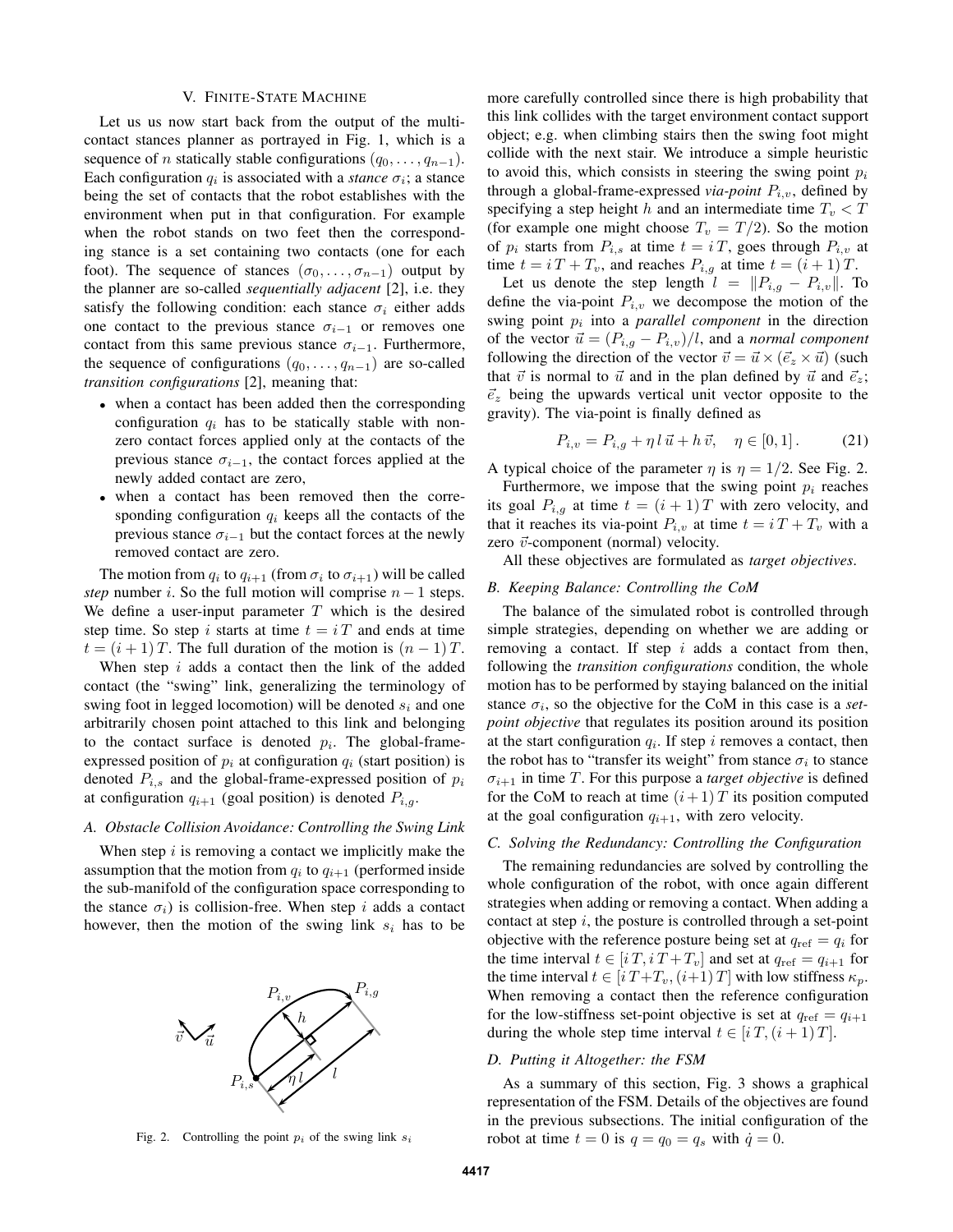

Fig. 3. The finite-state machine (note: contains color information). States are represented as circles (the numbers inside have no particular meaning) and transitions as arrows between states. Labels next to transitions are the conditions for the transitions to be triggered. Transitions without labels are automatically triggered (condition always true). Labels next to states, when present, are actions performed when the machine reaches the states.

## VI. PLAYBACK SIMULATION RESULTS

The video attached to this paper shows some example applications of the proposed approach. These examples are: a basic walk motion, a single stair climbing motion, a multiple stairs climbing motion, a sitting motion, a one-step walk-onhands motion. See Fig. 4 for snapshots of this video.

## *A. Experimental Framework*

The humanoid robot model used is HRP-2 [16] with some modifications in terms of torque limits and arm links for the walk-on-hand motion, though our implementation is transparent to the particular robot model. The simulator used is described in [14] and the multi-contact static stances planner in [2]. Collision detection between the robot and the environment is performed using the PQP proximity queries package [17], and the QP solver used for multi-objective control is the QL convex quadratic programming solver [18]. Table I gives the parameters used for these motions.

The video starts by showing elementary motions (single steps) produced by the multi-objective controller with fixed objectives. Then the five above-mentioned motions generated by coupling the multi-objective controller with the finite-state machine are sequentially played. Each of the five motions starts by first showing the output of the multi-contact stances planner used as input for that motion, i.e. the finite sequence of static postures  $(q_0, \ldots, q_{n-1})$ .

## *B. Discussion and Limitations*

The motions displayed on this video have not been generated in real time. We used a time step of 1 ms for the simulator, but each iteration of the motion generator cycle took approximately 30 ms to compute on our 3 GHz Pentium IV system. However, real-time on-line control is not, at this stage, the main preoccupation of our work, so no particular effort has been devoted to reducing this computation time in our prototype implementation. Still, as a motion generation tool, the method is much faster than global motion optimization techniques [13].

Another limitation that currently prevents our method from being used as such as a control tool for the real robot is the absence of self-collision checking in the simulation (walk scenario), and joint limits constraints (single stair scenario). A basic strategy to reduce self-collision occurrences and to stay within joint limits that we implemented is the introduction of repulsive torques that are activated when a joint comes too close to its limit, but this does not absolutely guarantee that the limits are not reached.

An interesting feature that appears in these motions is the robustness to collisions with the environment and to uncertainty with regard to contact locations. In particular, we can see that when climbing the stairs, the swing foot can slightly collide with the stair but the robot does not lose balance. Also, even if the contact is not precisely put at its planned position this does not prevent the motion from being successfully carried out on the stance including that contact. These remarks are encouraging in the perspective of later using the method for the control of the real robot.

There were cases however in which the collision of the swing link with the environment led to an impact from which the robot could not recover and ended up falling down. A posteriori tuning of the CoM objectives weights and gains sometimes enabled to regenerate a stable motion.

"Falling down" is what happens when the constraints of the QP (19) cannot be satisfied. This means that the robot reached a state  $(q, \dot{q})$  outside of the *viability kernel* [19]. If we had used a prioritization approach, this would have led to either a dynamically feasible motion that breaks the contacts, or a non-dynamically-consistent motion that maintains the contacts, both cases resulting in an ill-posed QP formulation in the subsequent simulation step. This is why we did not see the necessity to use prioritized formulation, and the motion generation fails ("crashes") in case the robot reaches such a non-viable state. Recovery strategies from these situations should be further investigated. Note however that falling down can also occur while all the constraints are satisfied,